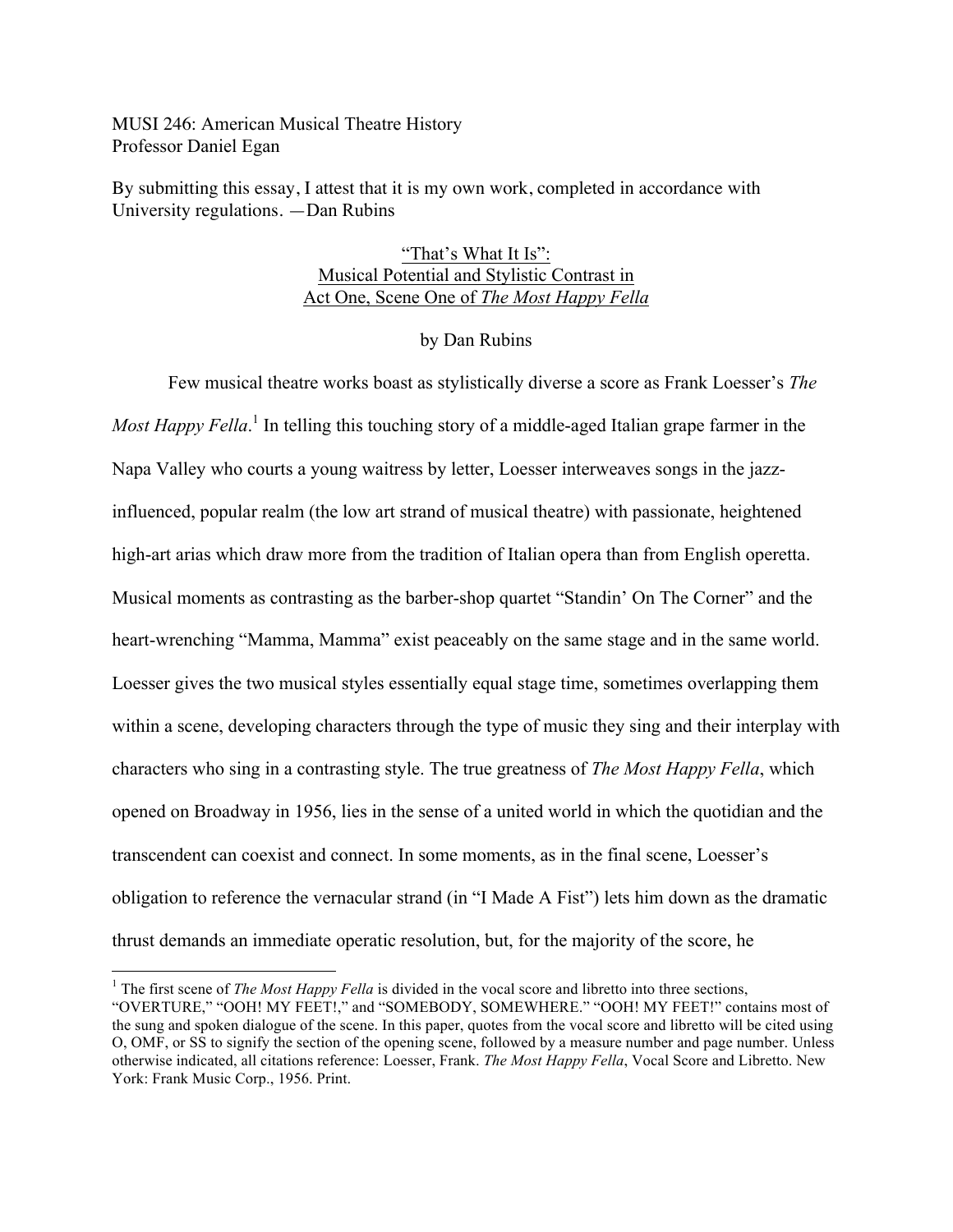comfortably moves between the two musical spheres. Nowhere is this achieved more successfully or compactly than in the opening diner scene of the musical, essentially a dialogue between the romantic and comic leading ladies, Rosabella and Cleo, bookended by Cleo's humorous character song, "Ooh! My Feet!" and Rosabella's soaring ballad, "Somebody, Somewhere."

On the surface, Rosabella and Cleo are presented as a matching pair. They live together and work together as diner waitresses, they are both traditional young American women (Rosabella from "somewhere in the northern part of the U. S." [OMF, p. 15] and Cleo from Dallas), and they have presumably each "helped a few fellows prove they were fellows" (OMF, m. 70, p.16). They understand each other's day-to-day struggles (Cleo's repeated "I know how it is") because they share them; Rosabella is even introduced - in the midst of her skirmish with her leering boss – with an orchestral version of "Ooh! My Feet!," (OMF, mm. 50-60, p. 15), the motif of Cleo's daily struggle, further aligning the two women.

Within this basic structure, though, the two women deviate in their self-view. Cleo lives entirely in the moment; her hopes and dreams are grounded by her immediate needs and she never, in the opening scene, suggests any desire for something outside of the world of the diner. "Ooh! My Feet!" is a purely situational song, an immediate reaction to the problem that Cleo holds uppermost in her mind at the show's opening: her feet hurt. Rosabella, on the other hand, is "going home every night, kinda wanting something," (OMF, m. 149, p. 24), and her opening song, "Somebody, Somewhere" deals with the hope of an abstract future (even though it is in present tense). Rosabella, whose real name is Amy, has a fervent desire and *need* to define her identity; when Tony's letter dubs her "Rosabella," she responds, "I guess that's me!" (OMF, m. 101, p. 19) and, instantly, without further discussion, she *is* Rosabella for the rest of the show.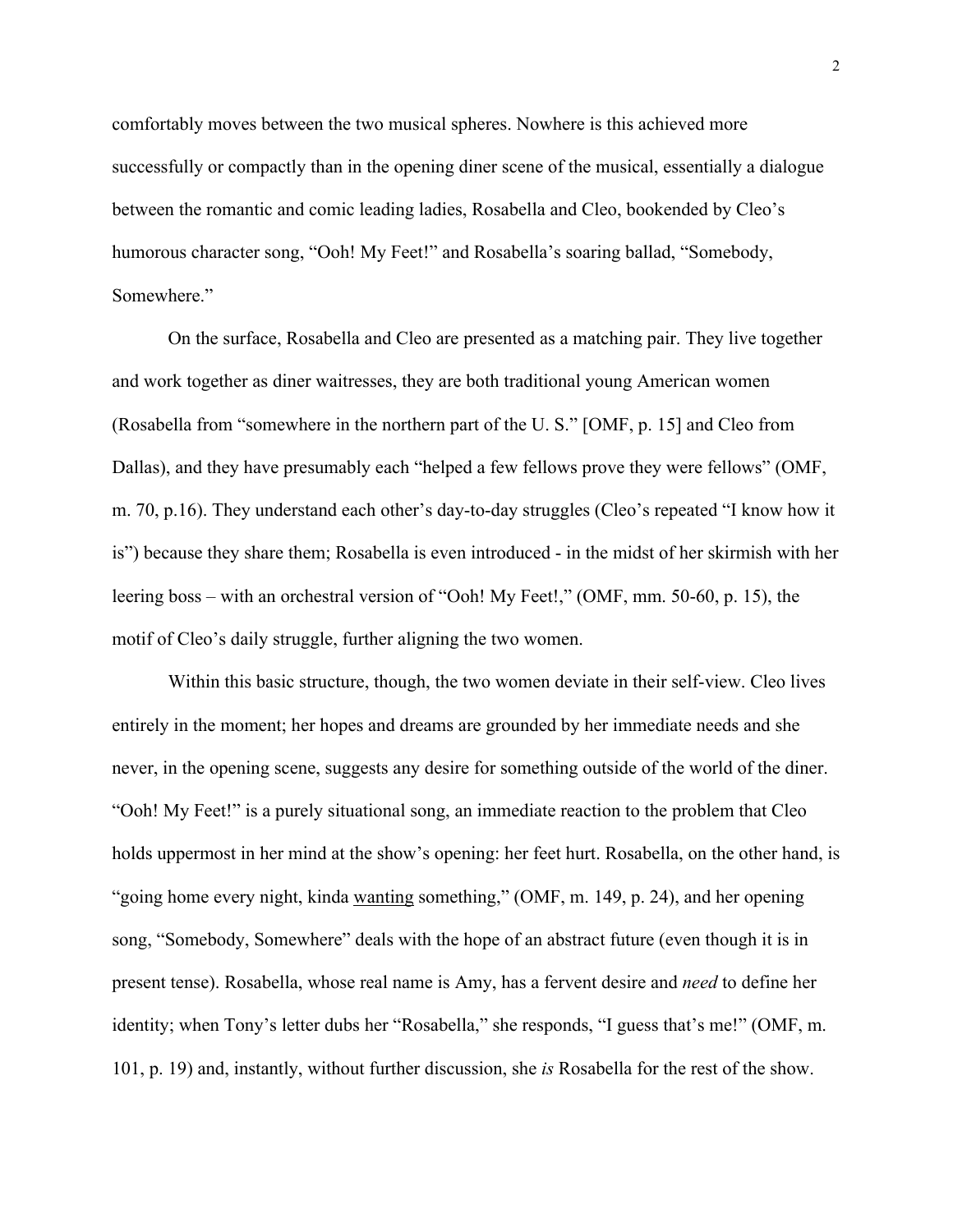This contrast between Cleo and Rosabella is exemplified when Rosabella wonders what the mysterious thing that they want could be, and Cleo responds, "wanting to soak my feet," (OMF, m. 151, p. 24), unwilling to confront any kind of spiritual emptiness in herself.

This distinction is musically emphasized in the vocal writing. Cleo's sarcastic description of the possibility for excitement in a waitress' life ("Seven million crumbs" etc.) is sung entirely through half-steps, oscillating from E to D# to D (OMF, mm. 84-93, p. 18). Cleo, figuratively and literally, has an extremely limited range of the variations in her day-to-day life; she leads, at this point, a riskless, chromatic existence. In the "Maybe he's kind-a crazy" section of the scene, the first time we hear Rosabella sing in her own voice (as opposed to reading from the letter), her melody is repeated in part by Cleo. Rosabella's phrase, "I'm gonna send him his postcard saying: 'Thank you, yours sincerely'" is immediately transposed down a fourth for Cleo's "could be some kind of Rasputin/Or a small town Jack the Ripper" which, through shared motifs, links the two women further (OMF, mm. 136-144, p. 23). Rosabella, however, approaches this phrase with a leap of a perfect fourth (from E to A), while Cleo descends a half step (F to E). Rosabella is taking a larger risk, broadening her world, in her decision to send Tony the postcard.

In their opening scene conversation, Cleo and Rosabella are running on parallel tracks, both aware of what the other is saying but not fully invested in it. Cleo, especially, although she clearly cares genuinely about Rosabella, is limited by her focus on the immediate moment. Loesser highlights this musically by slightly anticipating Cleo's vocal entrances for her three "I know how it is" verses, each vocal "I" beginning on the final sixteenth note or eighth note of a measure (the and of 4) and tied to an eighth note in the following measure, the true beginning of the phrase (OMF, mm. 61, 69, 77, pp. 15-17). This almost indistinguishable offsetting of the downbeat creates a natural sense of interruption; in each instance, Cleo is either ignoring or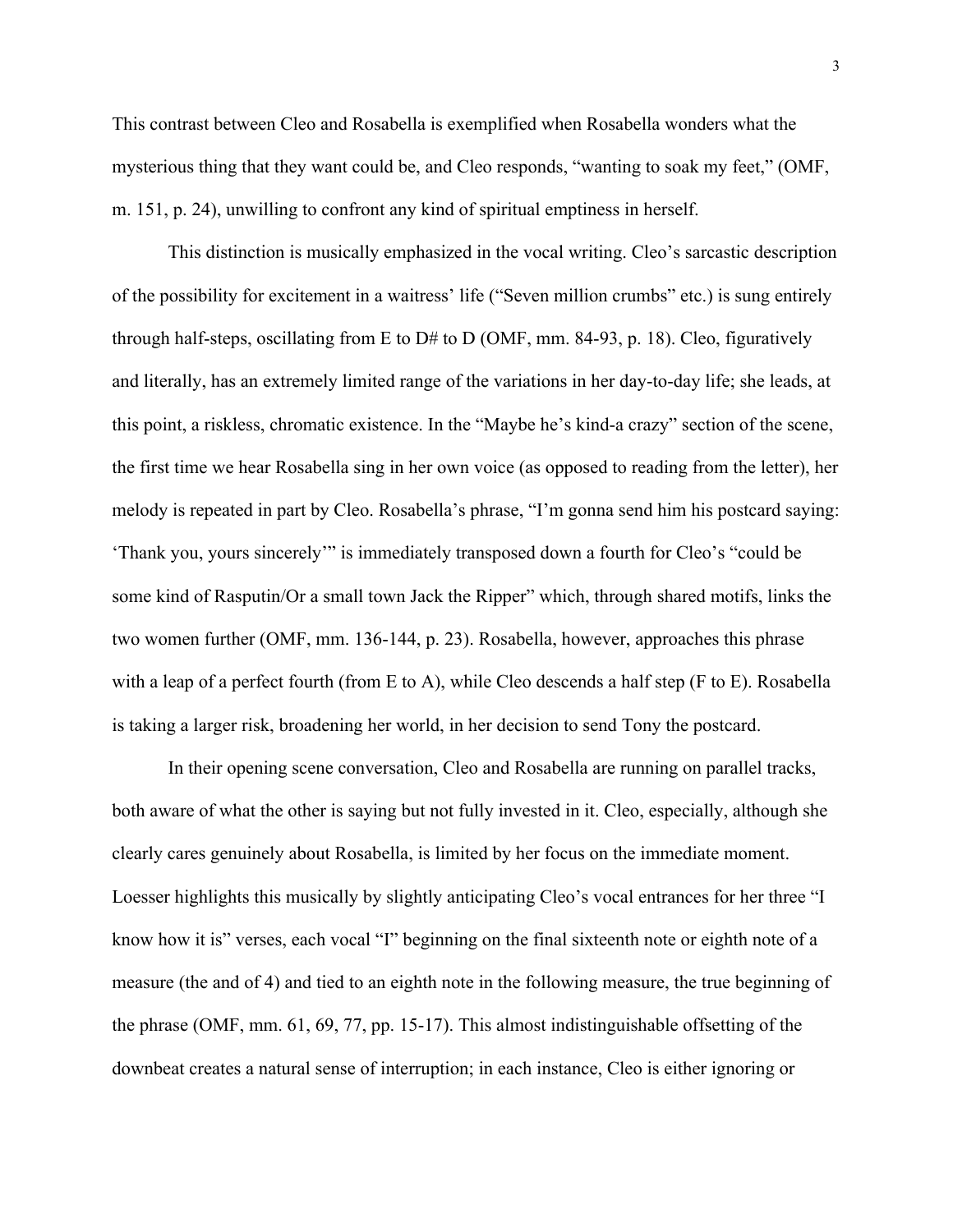actually interrupting Rosabella. They each have their own interpretation of the literal rhythm and meter of the scene, strengthening the impression that they are having separate but simultaneous, and occasionally overlapping, experiences throughout the scene. Cleo cuts in with the phrase, "I know how it is," but, without fully listening to Rosabella's words, she is not allowing for the possibility of discovering something she does *not* fully grasp. The separation of Cleo's pragmatism and Rosabella's dreaminess is somewhat overemphasized by Cleo's lengthy monologue about the "fuzzy gray stuff…in the bottom of your pocket" (OMF, p. 22) during Rosabella's emotional reaction to Tony's letter. This split is more subtly demonstrated, though, by an unevenness in speech and song through most of the scene: in the "I Know How It Is" sequence, Rosabella speaks while Cleo sings, and the roles reverse for the letter reading. Even though they share common experiences, they speak very different *musical languages* and have divergent conditions under which they will turn speech into song. Rosabella *never* sings about what is happening in the moment or about ordinary, daily occurrences whereas Cleo almost exclusively does. It is as if Rosabella is waiting for the right moment and for the emotional impact that will merit singing; once she decides to write back to Tony, however, her opportunities to sing begin to rapidly grow.

While Rosabella and Cleo share the same vernacular language in song, the most significant difference between them lies in the contrast of their musical expression. Cleo's music is representative of the pop-influenced musical theatre sound (see "Ooh! My Feet!," "Big D," "I Don't Like This Dame," "I Like Ev'rybody"), while Rosabella's music usually tends towards the operatic ("Somebody, Somewhere," "Warm All Over," "Like A Woman Loves A Man," "Please Let Me Tell You," and the throbbingly powerful "My Heart is So Full of You"). The passionate, almost majestic, music that Rosabella is given in the first scene appears at odds with the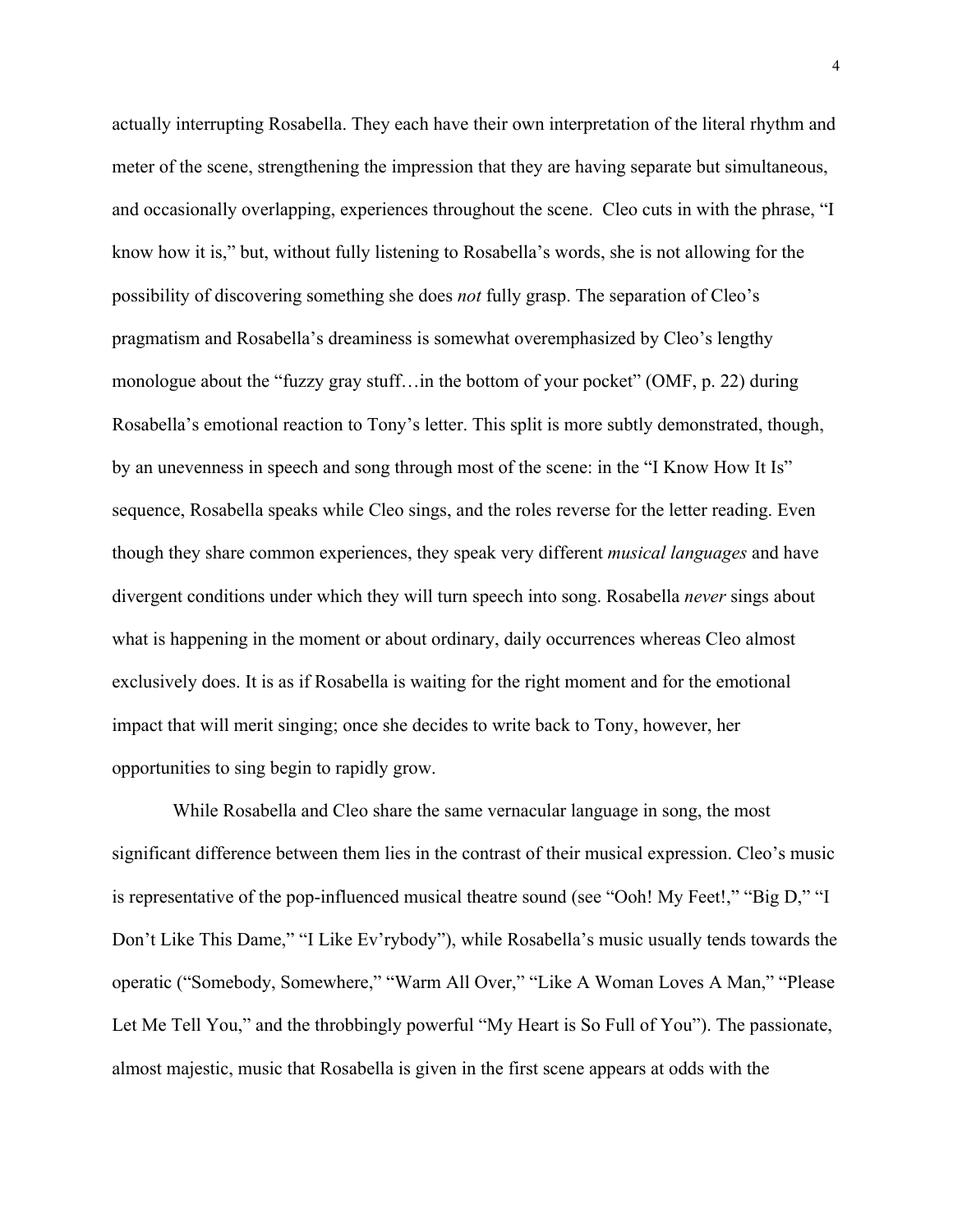vernacular language that she uses. Except for the questionable word "aglow," the diction of "Somebody, Somewhere" is what would be expected from any diner waitress. In place of the more formal "For" that might be expected, based on the heightened music, to connect "And I'll admit I'm all aglow" with "Somebody, somewhere" and the penultimate A section, Rosabella sings, "'*Cause*," (SS, m. 24, p. 26) and, elsewhere in the scene, she sings the informal "kind-a" and "gonna" (OMF, mm. 131-138, p. 23). Each of these moments serve as a reminder that when Rosabella sings, it is an extension of her speaking self.

Yet, there is an unquestionable passion and transcendent quality in Rosabella's music that seems contrary to the vernacular language and the simplicity of thought in the first scene, particularly in "Somebody, Somewhere." This can be expressed in terms of a *musical potential*, imposed by an external omniscient orchestrator of sorts who is aware, unlike Rosabella, that she is both capable of enormous emotional growth and maturity, and that she *will* eventually reach that potential. In the moment of "Somebody, Somewhere," nothing much has happened to Rosabella – she certainly has not *done* anything herself – to earn a marking of "Molto espressivo e con calore," (SS, m. 153, p. 24) even if the realization of her "wanting to be wanted" comes as a real epiphany to her. Nowhere in Rosabella's life at the diner has there been any evidence of an existence deserving of soaring melodies and pulsing strings; the music expresses something that Rosabella has never actually *experienced* but that she clearly has the *potential* to experience. The agency within the song, then, comes not from Rosabella but from this omniscient orchestrator presence.

To fully understand the orchestral musical potential in "Somebody, Somewhere," it is helpful to examine "Ooh! My Feet!," which lacks a strong sense of this musical potential. Instead, the score and orchestration serve to reinforce Cleo's narrow focus on the quotidian and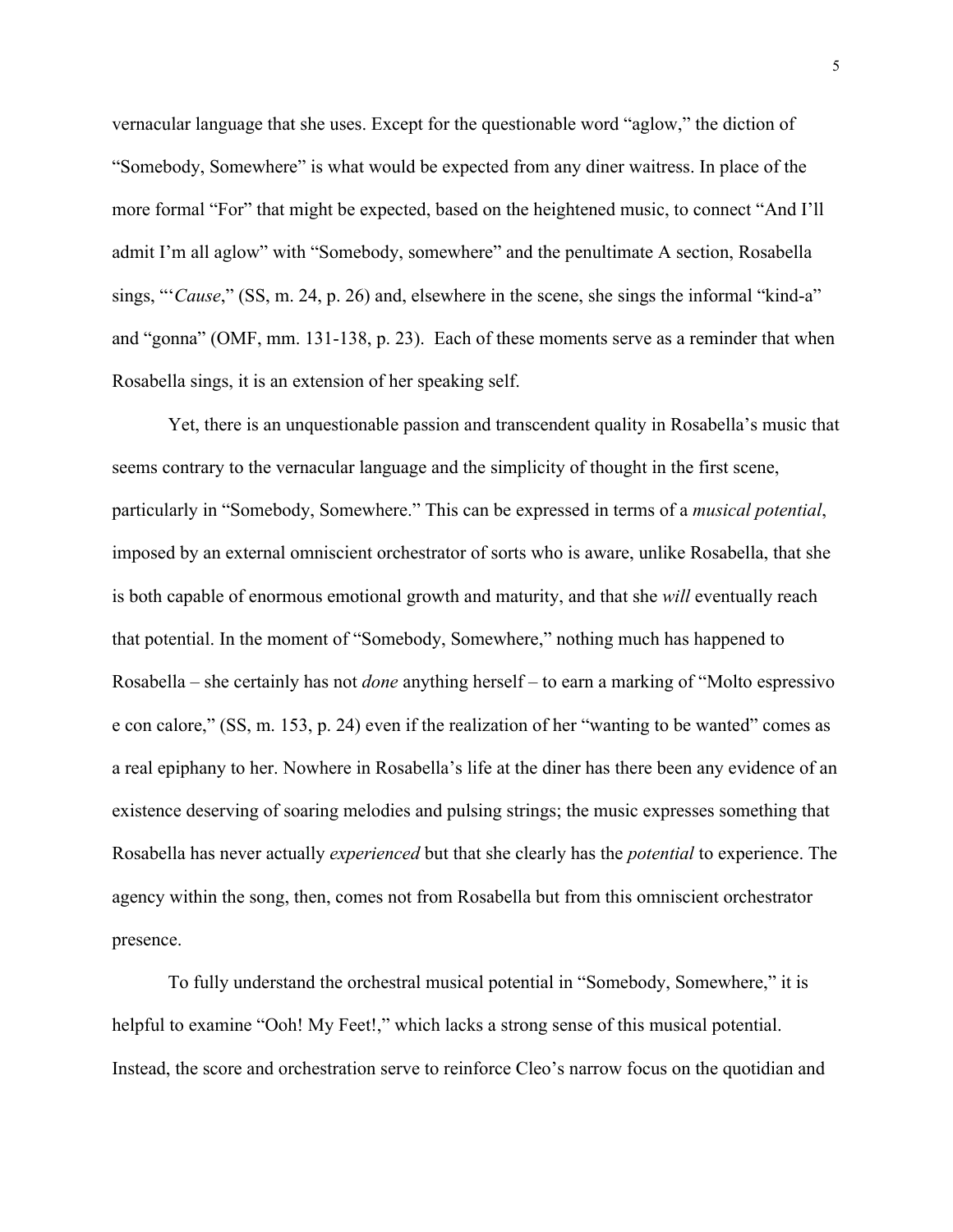the immediate. The song's basic, conventional AABA structure (with an expanded B section and coda) confines Cleo to a fairly rigid, repetitive existence. The tempo marking of "Pesante," along with a consistent tenuto cello/bass quarter note march throughout most of the song does not take the listener outside of Cleo's world. The orchestration very much depicts Cleo's diner life: the repetitive march feel matches her constant walking and the heaviness suggests her aching feet. The twisting chromaticisms in the melody from m. 20 to m. 27 (OMF, p. 12) reflect the images of her toes being bent out of shape as she describes them. Even when the crashing march lightens to a lilting descending bass line and turns *pianissimo* (OMF, m. 28, p. 13), after only four measures a long low chord calls Cleo back to work and the marching immediately resumes; she cannot escape the endless diner plodding and the music offers her nothing else. This is not to say that the music dooms Cleo to the diner, but it clearly defines her as a character who emotionally confines herself to the present moment.

"Somebody, Somewhere," on the other hand, is a musicalization of the future: what happens in the orchestration is *not* in any way a representation of what is happening in Rosabella's reality. The brief verse to the song consists of Rosabella identifying her unspecified want for something as, "Wanting to be wanted/Needing to be needed," confirming this with the twice-sung, "That's what it is." Each "that's what it is" comes halfway through the first beat, as if a chordal moment of epiphany occurs on each downbeat, and the vocal line soars above anything she has previously sung to correlate with her sudden self-knowledge; a harp glissando connects the first downbeat with the second, so the full realization sinks in after the full two measures (OMF, mm. 158-159, p. 25). Once the chorus begins, there is not a single rest in the entire vocal line, steadying Rosabella's melody on the downbeat and suggesting that the idea of the song comes to Rosabella fully formed. The song begins and ends with the same lyric,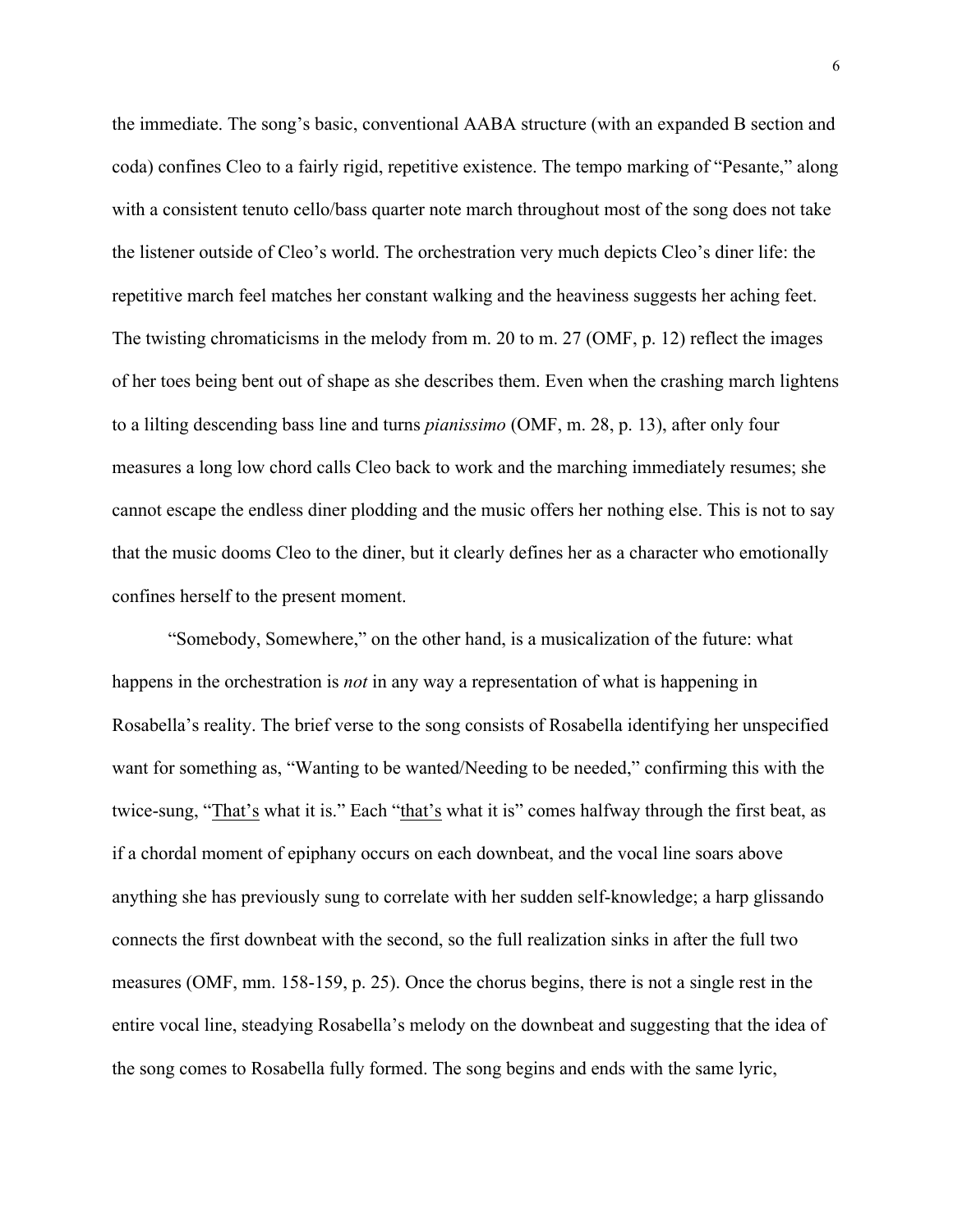"Somebody, somewhere/Wants me and needs me/That's very wonderful to know," (with the addition of an "and" before the final phrase in the song's last line) so, through the song, Rosabella confirms her original conclusion, rather than reaching a new one. The 40-bar structure consists of five 8-bar phrases each of which are melodically closely related and each of which lyrically convey some variation of the meaning of the opening phrase.

The audience learns more about Rosabella, then, not from her lyrics, but from the orchestration which, through countermelody and tempo acceleration, adds the aforementioned crucial dimension of *potential* and expresses the feeling of "wonderful" knowledge more precisely than Rosabella can. In the first measures of the song, the clarinet doubles Rosabella's melody in measures 1 and 3, and, while Rosabella sustains a whole note in measures 2 and 4, the English horn responds to the ascending clarinet line with a descending countermelody. A *real*  romance with this unknown "somebody" is present in this orchestral duet; the English horn provides the response that Rosabella so desperately wants to hear (SS, mm. 1-4, p. 25). While Rosabella's vocal lines remain at a steady tempo, as she holds out the final note of each phrase, the orchestra accelerates beneath her, pushing her into the next phrase where the initial tempo resumes (SS, mm. 7, 23, 31, pp. 25-27). It is as if the orchestra is nudging her forward to follow her impulse to find this "someone," even though she seems content, for now, to return to the steadily-paced comfort of knowing that such a possibility exists. Finally, in the closing phrase of the song, Rosabella captures some of her transcendent musical potential in her vocal line, soaring to a high G, before coming down to rest an octave lower. While Rosabella returns from that peak, descending and settling simply in her middle range, the orchestra continues to swell until the final measure (SS, mm. 9-11, p. 27). In all these examples, Rosabella is not yet ready to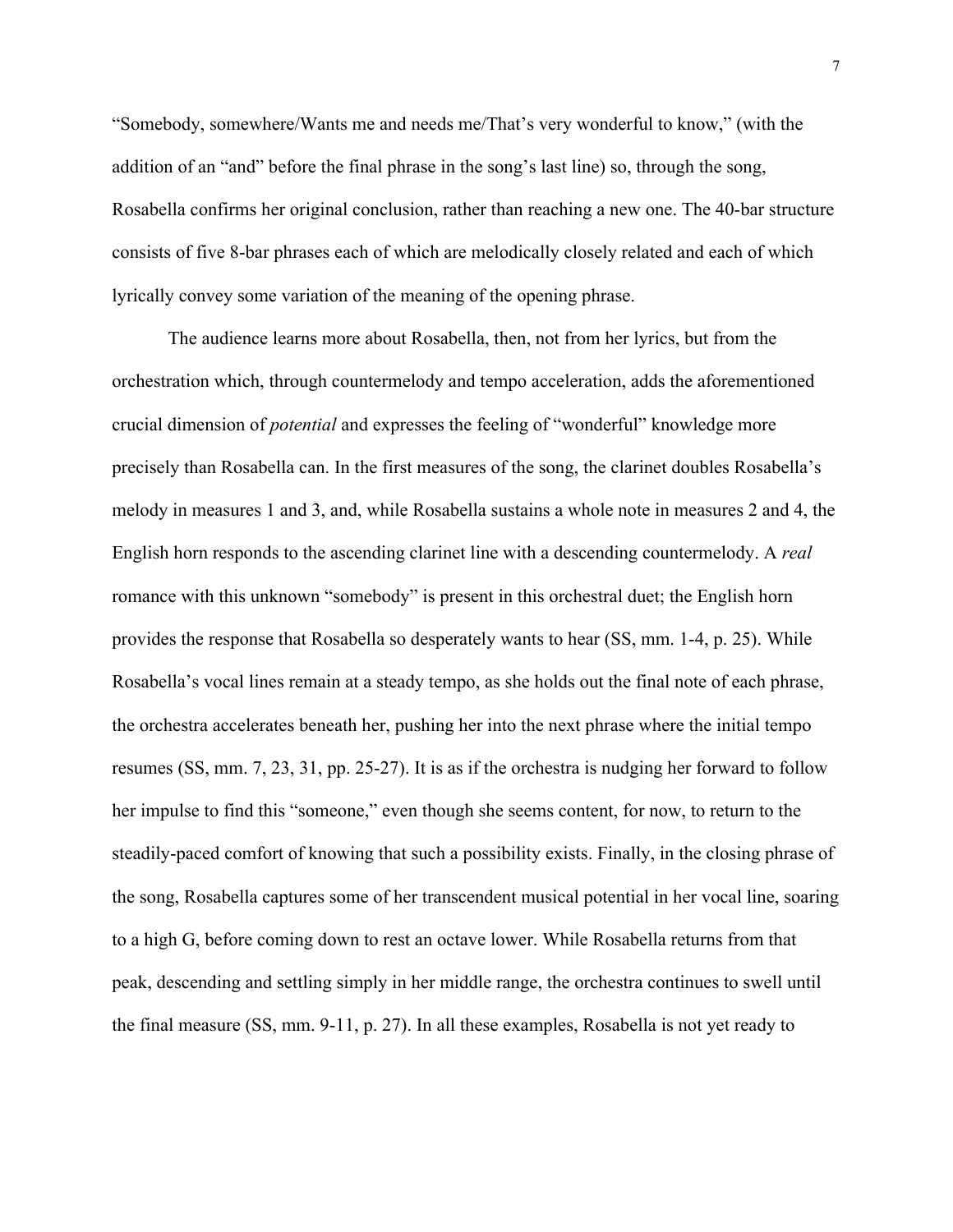commit to a spiritual quest for the fulfillment she seeks, but, the orchestration insists, even though she is unaware of it, she *will* reach that potential.

Loesser uses Cleo and her vernacular sound in the opening scene to ensure that the audience, less attuned to connecting with operatic moments and characters, will accept Rosabella and her musical world. From the beginning of "Ooh! My Feet," the audience recognizes their own quotidian grumblings in Cleo and feels comfortable with the familiar conventions in the composition of her song. Cleo also reflects our doubt about the likelihood of Rosabella's reaction to the discovery of the letter, responding with her own skepticism ("To start with,/He's a lunatic of a tipper"); we can suspend our disbelief at Rosabella's story because Cleo, inside the story, shares it. Since Cleo is made equivalent to Rosabella in so many ways, including her vernacular use of language, and since Cleo clearly trusts and cares about Rosabella, we can extend our connection with Cleo to a connection with Rosabella. Finally, having accepted Rosabella's language and character, we are led along to embrace her music as well. Cleo, then, is the audience's way in to the heightened music that Rosabella introduces and that Tony and Rosabella will sustain.

Indeed, although only Rosabella and Cleo appear onstage, Tony, in both his words and melodies, is an equal force in the scene. Rosabella has not really changed as a person from the beginning to the end of the scene; she has, though, thanks to Tony's letter, been supplied with an understanding of what it is she wants. With Tony's letter as the catalyst for her ballad, rather than Rosabella expressing her desires without a plot-related impetus, the song is given a dramatic forward thrust, linking Rosabella's identity and desires with Tony, the mysterious foreigner who wants to marry her. In the diner scene, Rosabella sings the words of his letter with the same melody that he will later repeat, in excerpt to Marie in the following scene and in its complete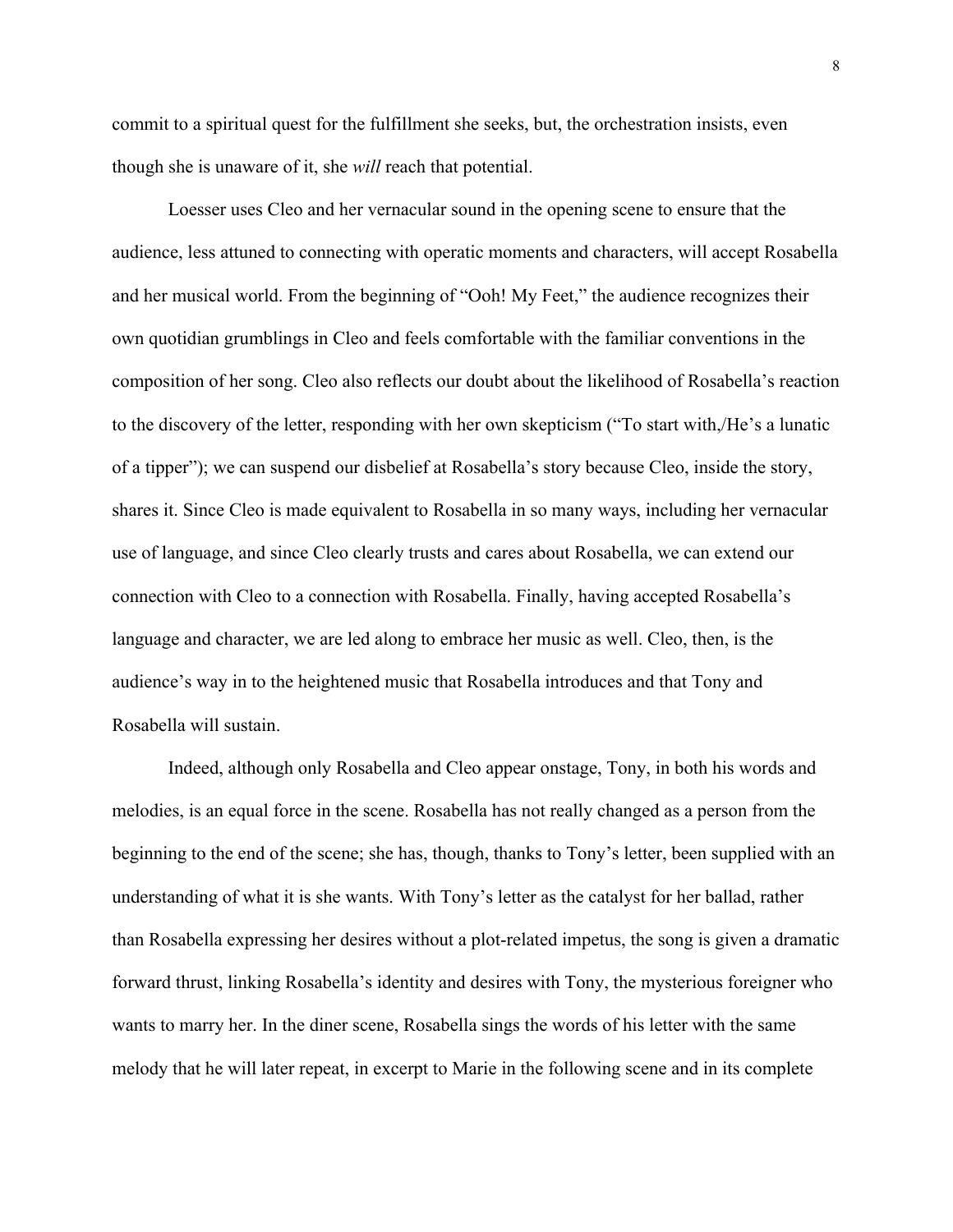form in the final scene. Indeed, the overture, which leads through a direct segue into the diner underscoring, is comprised entirely of music associated with Tony: the "Most Happy Fella" theme, quotes from "Mamma, Mamma," and, ultimately, a Maestoso declaration of the entire letter theme which plays a central role in the opening diner scene (O, pp. 7-9). Tony's "I want to get marry" motif occurs six times in the overture alone in three different keys; it will appear three more times in three different keys, vocally and orchestrally, in Act One, Scene One. By having the musical themes most closely linked to Tony feature heavily throughout the diner scene, his role as the instigator of the action (by leaving the letter and jewelry) is emphasized and his immediate connection with Rosabella is strengthened.

Tony's world is always only a few beats away from the world of the diner. The grandiose conclusion of the overture segues directly into the diner theme without pause (O, mm. 85-86, pp. 9-10) and the mystical rolled chord on the harp before, "My dear Rosabella" (Tony's world) is easily canceled out by the jazzy  $C_{13}$ b5 chord which snaps the audience back into the world of the diner (OMF, mm. 100-101, p. 19). Rosabella, then, is allowed to, for now, exist in both worlds at once.

Rosabella's knowledge of Tony's melody and her fluent reading of Tony's broken English demonstrate the as-if-predestined nature of their link. Were Rosabella not fated to be paired with Tony, it would be surprising for her to correctly sing his melodic interpretation of his letter since an understanding of, literally, the music in someone's mind conveys a deep connection. By having Rosabella sing the words of Tony's letter before Tony does, Loesser heightens the dramatic tension of their relationship; when Tony sings the letter with the very same melody in the next scene, the audience realizes that Rosabella and Tony are fated for each other, long before the couple is assured of it. Cleo, on the other hand, is unable to capture Tony's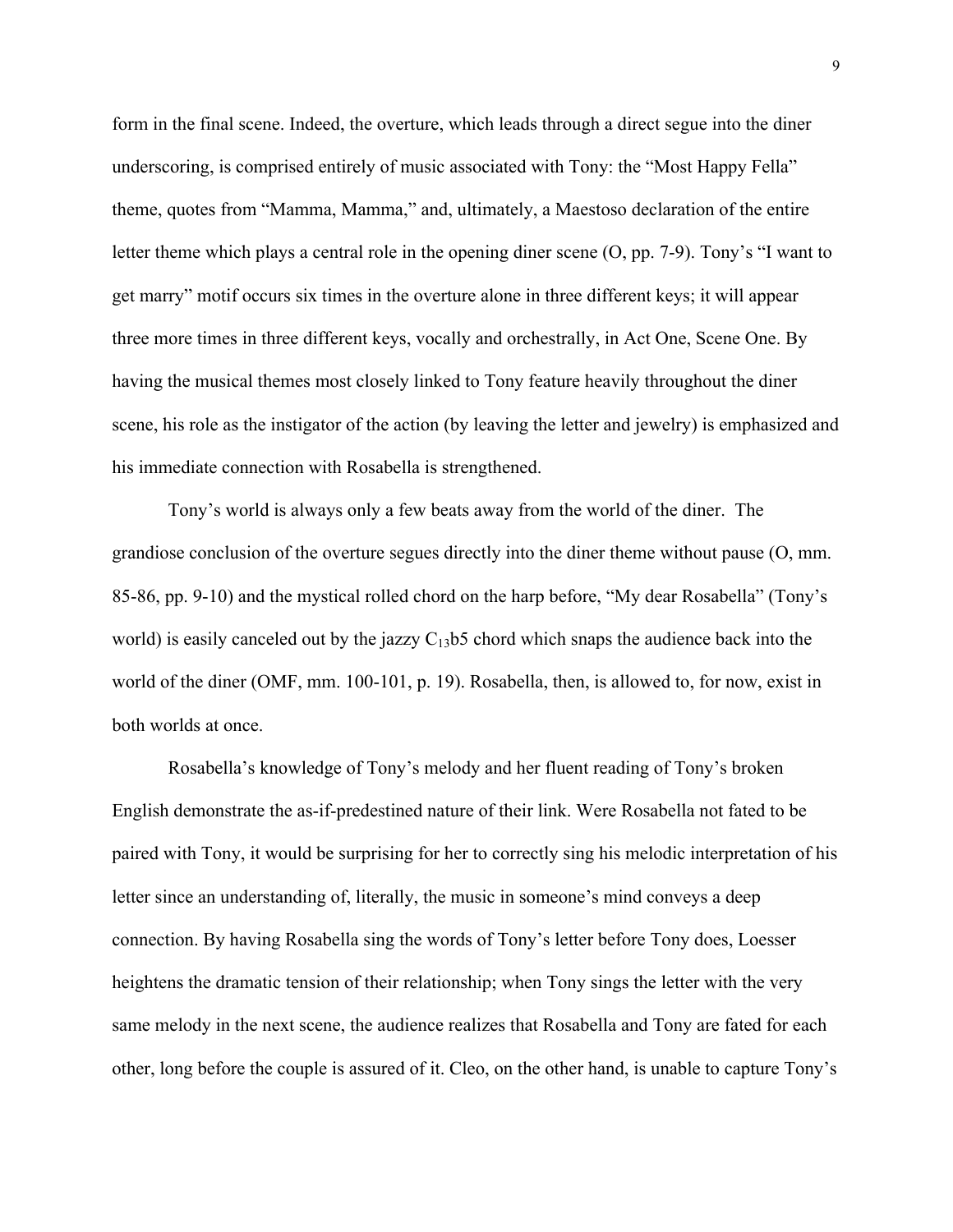musical language; when she reads from the letter, it is either *spoken*, not sung, or the tempo is distorted (OMF, m. 128, p. 21). Cleo also translates Tony's broken English as she reads, unlike Rosabella who precisely speaks his language.

In the first scene, however, Rosabella and Tony are not yet aligned in their conception of love. Tony is not interested in getting married for its own sake; he wants to marry *Rosabella*, since he is convinced of some sort of instinctive, personal tie between them. In "Somebody, Somewhere," as evidenced by its title line alone, Rosabella falls in love with the idea of being wanted by *someone*, and this someone's identity does not much matter to her. She identifies what she wants in terms of herself, wanting someone to need or want *he*r; she does *not* value as highly her capacity to return this love. It is this non-specificity of love that allows Rosabella to sleep with Joe, the foreman, at the end of the first act; he *wants* her, she needs to be needed in a moment of despair, and that is enough. Since Rosabella's infidelity with Joe is clearly established as the *wrong* way to understand love, Tony's personal, unambiguous love for Rosabella must be, in the world of *The Most Happy Fella*, the correct way to find fulfillment. Rosabella finally learns to reciprocate in the glorious "My Heart is So Full of You," so fully in love with Tony as an individual that there is "no room in [her] heart for anything more" ("My Heart is So Full of You," mm. 38-43, p. 204-5). Her ability to fill her heart in "My Heart is So Full of You" is the achievement of the musical potential established in the opening scene in "Somebody, Somewhere": only with Tony, and by way of her love for him, can the sentiment of Rosabella's words match her operatic, soaring music. The orchestral duet in the opening lines of "Somebody, Somewhere" finds its way into reality when Rosabella's voice joins with Tony, as she chooses the operatic world over the vernacular, in the way the omniscient orchestrator of the opening scene promised.